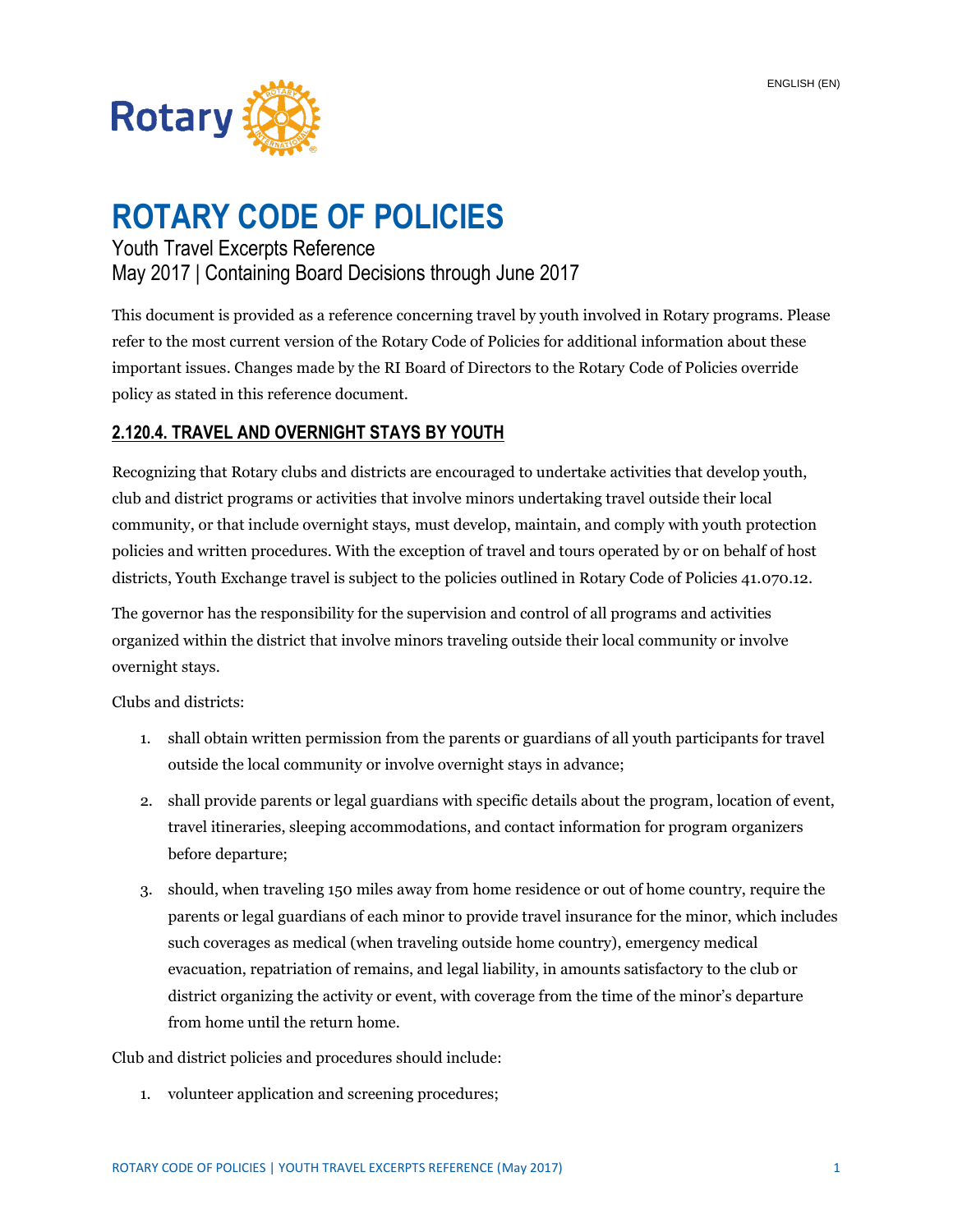ENGLISH (EN)

- 2. outlines of volunteer job descriptions and responsibilities;
- 3. supervision standards for ratio of adults to minors
- 4. crisis management plan including:
	- a. handling medical and other emergencies and providing for adult support;
	- b. procedures for communicating with parents and legal guardians;
- 5. written guidelines for reporting and follow-through on allegations or incidents consistent with RI policy. *(September 2016 Mtg., Bd. Dec. 57)*

### **41.010.22. TRAVEL INSURANCE FOR INTERACTORS**

Clubs and districts inviting members of Interact clubs to participate in the programs or activities of such clubs or districts outside of their local community should, when Interactors are traveling 150 miles away from home residence or out of the home country, require the parents or legal guardians of each Interactor to provide travel insurance for the Interactor, which includes such coverages as medical (when traveling outside home country), emergency medical evacuation, repatriation of remains, and legal liability, in amounts satisfactory to the club or district organizing the event, with coverage from the time of the Interactor's departure from home until the return home.

#### **41.070.13. TRAVEL BY YOUTH EXCHANGE STUDENTS**

Youth Exchange students may undertake approved travel with host parents or for Rotary club or district events. The host district shall obtain written permission from the parents or guardians of students for travel outside their local community as defined by the host district in advance.

For all other travel, host districts must ensure that parents or legal guardians are provided with specific details about the program, location, travel itineraries, sleeping accommodations, and contact information. Tours and travel operated by or on behalf of host districts are subject to the Rotary Code of Policies section 2.120.4. *(June 2010 Mtg., Bd. Dec. 210)* 

#### **41.070.5. INTERNATIONAL TRAVEL BY YOUTH**

No individual Rotarian, club, or district shall undertake an alternative program structure to send minors abroad that circumvents RI youth protection policies, the foregoing Youth Exchange policy, or the immigration and travel policies of any nation or government.

No individual Rotarian, club, or district shall assist or cooperate in sending a young person abroad on an international travel activity unless careful plans are made in advance covering every aspect of the proposed trip, including approval from the district youth protection officer and district Youth Exchange chair. In districts without a youth protection officer, the district governor and the district Youth Exchange committee chair must approve the arrangements.

No club should provide an identification card, letter of introduction, request for assistance or other credential or document intended to identify or introduce a young person to a club or clubs in another